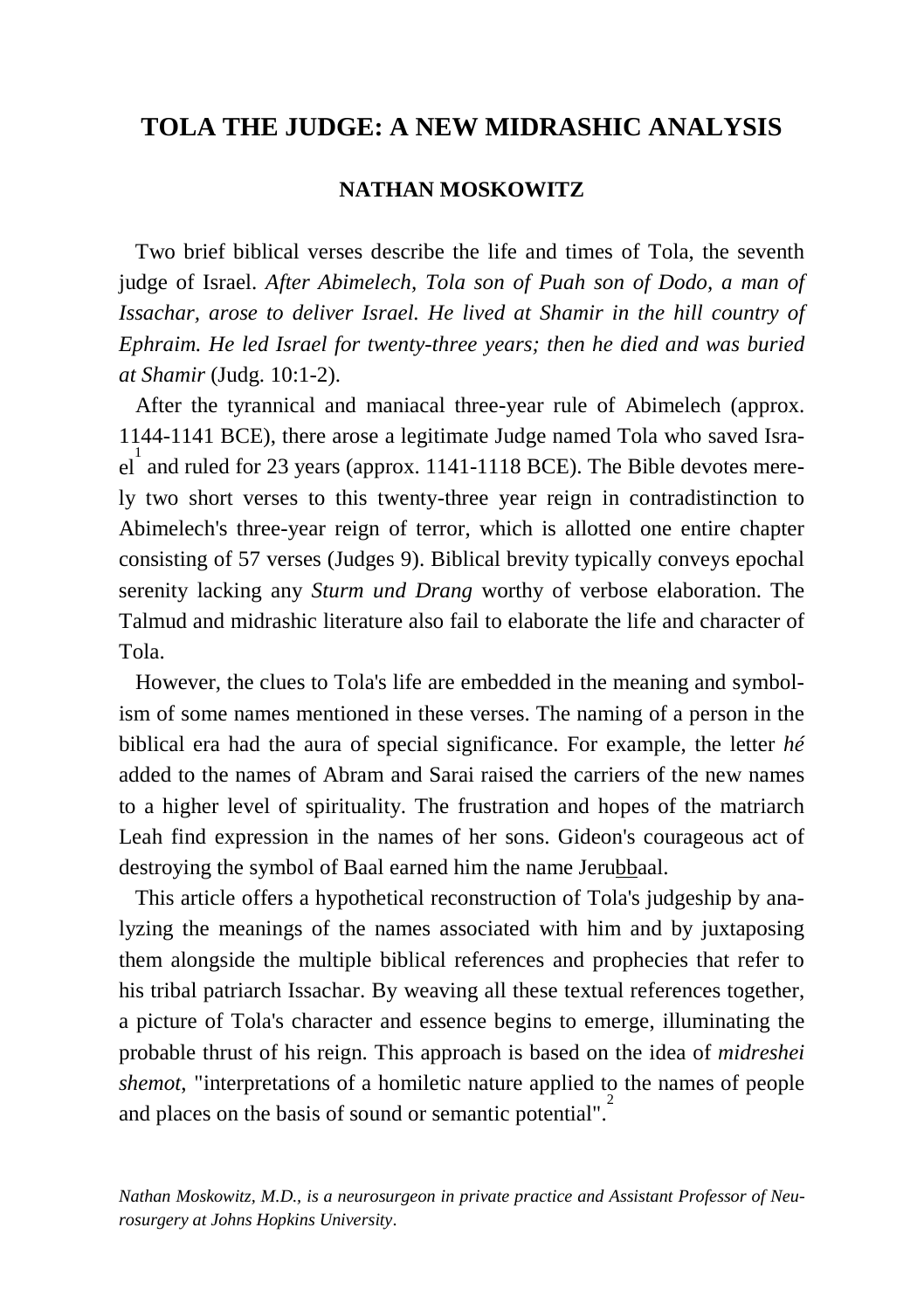#### GENEALOGY OF TOLA

 Tola's genealogy is reported as *Tola son of Puah . . . He lived at Shamir*. Each of these names mirrors the name of one of Issachar's sons: *Tola, Puvah*  (PUVH)*, Iob, and Shimron* (Gen. 46:13). Tola's name and that of his father are virtually identical with the names of of Issachar's first two sons. The name of Tola's city, Shamir (SMYR), is similar to Issachar's fourth son's name, Shimron  $(SMRN)$ .<sup>3</sup> It would seem that these similarities are noted in the text in order to make a strong connection between Tola and Issachar. By associating him with classical Issachar names, Tola is portrayed as the embodiment of the blessings given to Issachar. This is further seen in the verse describing him not simply as a descendant of Issachar, but as *a man of Issachar*. 4

#### A MAN OF ISSACHAR

 According to Jacob's deathbed blessing/prophecy, *Issachar is a strongboned ass, crouching among the sheepfolds. When he saw how good was security* [menuhah]*, and how pleasant was the country, he bent his shoulder to the burden, and became a toiling serf* (Gen. 49:14-15). Geographically, in ancient Israel, the territory of the tribe of Issachar was sandwiched between the east and west territories of the tribe of Manasseh on either side of the Jordan. Thus Tola and his tribe, Issachar, were situated between two territories which contain *sheepfolds*, enclosures for sheep, as the Bible reports that the tribe of Manasseh had many sheep. The tribes of Reuben, Gad, and half of Manasseh originally wished to settle east of the Jordan to take advantage of the grazing fields: *They stepped up to him* [Moses] *and said, ′We will build here sheepfolds for our flocks and towns for our children′* (Num. 32:16). Thus the meaning of Jacob's blessing, *crouching among the sheepfolds*, may refer to the tribal territorial distribution and proximity of Issachar to both borders of east and west Manasseh.

 Beyond this geographical idea, the blessing of Issachar gives a feeling of domestic calm. The domestication of the ass and sheep and the utilitarian production of wool all imply an atmosphere of serenity; of commerce rather than combat. This would add to the idea of tranquillity implied in the very brevity of the verses describing Tola's judgeship.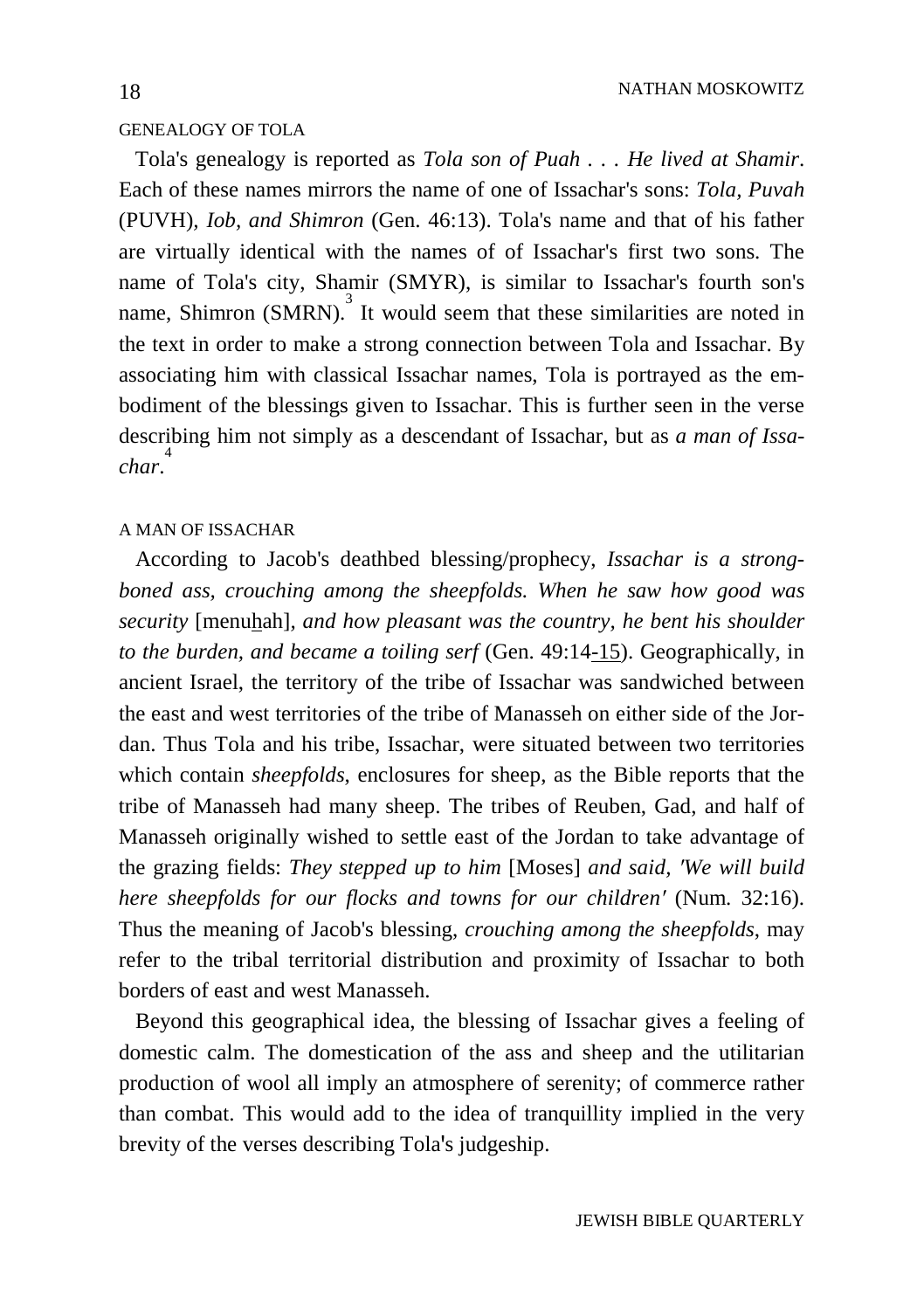The other theme in the blessing of Issachar is the idea of willingness to perform hard work: *he bent his shoulder to the burden, and became a toiling serf.* Regarding Tola, this may imply that he worked very hard as a leader and saw himself as a servant of the people, instead of demanding that the people serve him. This characterization of Tola is found in the commentary of Malbim to Judges 10:1. He notes that the text contrasts Tola with Abimelech; for Abimelech sought to lord it over the Israelites as his subjects, whereas Tola sought to help them and take care of their needs.

 Moses gave Issachar the blessing/prophecy: *And of Zebulun he said: Rejoice, O Zebulun, on your journeys, and Issachar, in your tents* (Deut. 33:18). Here, again, the theme of domestic bliss is associated with Issachar, enjoying life in his tent. Beyond this, the words *in your tents* [be-ohalekha] are understood by the Sages to convey intellectuality by referring to the tents under which the Torah is studied (TB *Berakhot* 63b; *Genesis Rabbah* 63:15). This concept was first introduced in Genesis, where Jacob is described as *a mild man who stayed in tents* [yoshev ohalim], as opposed to Esau who is called *a skillful hunter, a man of the outdoors* (Gen. 25:27, Rashi).

 Issachar and Zebulun are a commonly referenced set of paired biblical brothers. Unlike most brothers who receive special notice in the Bible and become rivals or even adversaries, Issachar and Zebulun chose to work together, combining their separate and different skills to their mutual advantage. According to the Midrash, it was Zebulun who, as a merchant, went to sea in order to give both tribes financial support, whereas Issachar remained at home (in his tent) studying Torah in order to give both tribes spiritual and intellectual uplift (TB *Megillah* 6a; *Numbers Rabbah* 13:17). Issachar's erudition and scholarly judgment are noted in Chronicles: *Of the Issacharites, men who knew how to interpret the signs of the times, to determine how Israel should act* (I Chron. 12:33).

 As a judge, symbolizing the tribe of Issachar, Tola would thus have embodied the qualities of scholarship and learning that minimized any internal civil strife and which, through mediation, averted any potential external strife. This is yet another reflection of Jacob's prophetic words: *he saw how good was security* [menuhah]*, and how pleasant was the country.*

INTERPRETATION OF THE GENEAOLOGY OF TOLA

Vol. 43, No. 1, 2015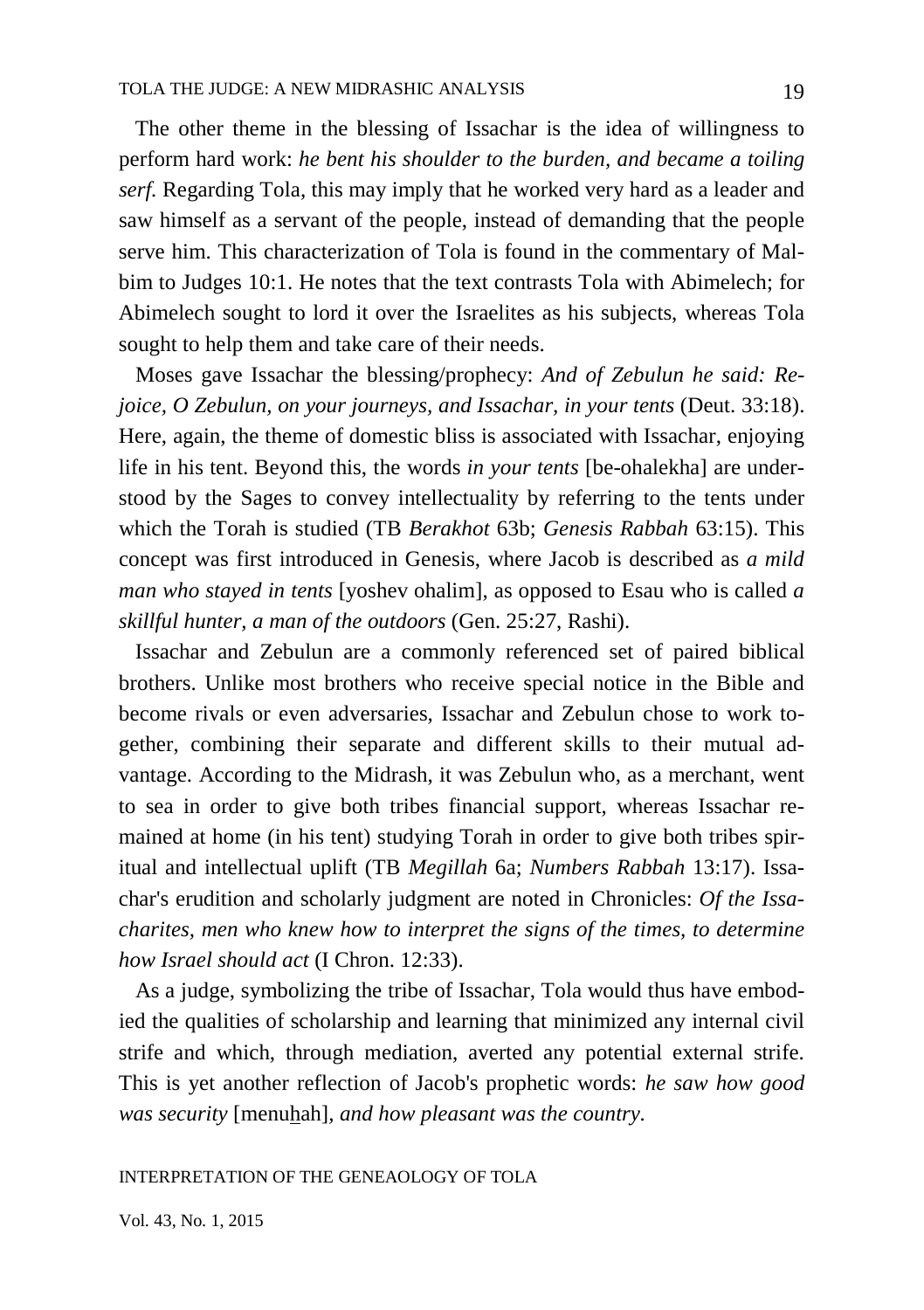While the similarity of names found among the children of Issachar and the family of Tola may be attributed to the fact that certain names recurred through the generations within a particular tribe, the Midrash finds a deep meaning in the names Tola and Puah.

 *Midrash ha-Gadol* explains that the name of Tola, son of Issachar, is associated with *tola'at* (worm). Just as a worm "only has its mouth" and no limbs, so do members of the tribe of Issachar rely only on the wisdom of their mouths, their Torah scholarship. A similar idea is found in *Midrash Sekhel Tov*. 7 This can be applied to Tola the judge as well, thus characterizing him as a scholarly figure.

 The names of Tola's ancestors also have positive connotations. "Puah", spelled differently (with an *ayin*) but having the same pronunciation, was the name of the midwife who, along with Shiphrah, disobeyed Pharaoh and refused to kill the Israelite male children (Ex. 1:15). While the root is understood to mean "scream" (as in Isaiah 42:14), the rabbinic interpretation of the name Puah is "one who uses gentle words and tones to soothe a crying baby" (TB *Sotah* 11b). The notion of calm and tranquillity is again hinted at in the text.

 *Midrash ha-Gadol* associates the name Puah with that of a plant (madder) used to make dyes: "Just as *puah* colors everything, so does the tribe of Issachar cover the world with Torah".<sup>8</sup> Similarly, *Midrash Sekhel Tov* explains that "Puah" alludes to the word *peh* (mouth), "the wide-open mouth" that teaches Jewish law.

 Dodo, the name of Tola's grandfather, is similar in spelling to the name David, and means *beloved* (as often found in Song of Songs, e.g., 5:6, 6:3, 7:11). Here again we have a very positive connotation, implying happiness and mutual love.

#### SHAMIR

 The name of Tola's dwelling place, Shamir, means "hard stone", e.g., flint or diamond (Ezek. 3:9). In the Talmud, *shamir* signifies a mythical worm that was powerful enough to cut through stone and was therefore used by King Solomon to build the First Temple in Jerusalem; it obviated the need for cutting tools that symbolized war instead of peace (*Tosefta Sotah*, 15:1; TB *Sotah* 48b; TJ *Sotah* 24b; TB *Gittin* 68a-b; Rashi, *Pesahim* 54a; Maimonides,